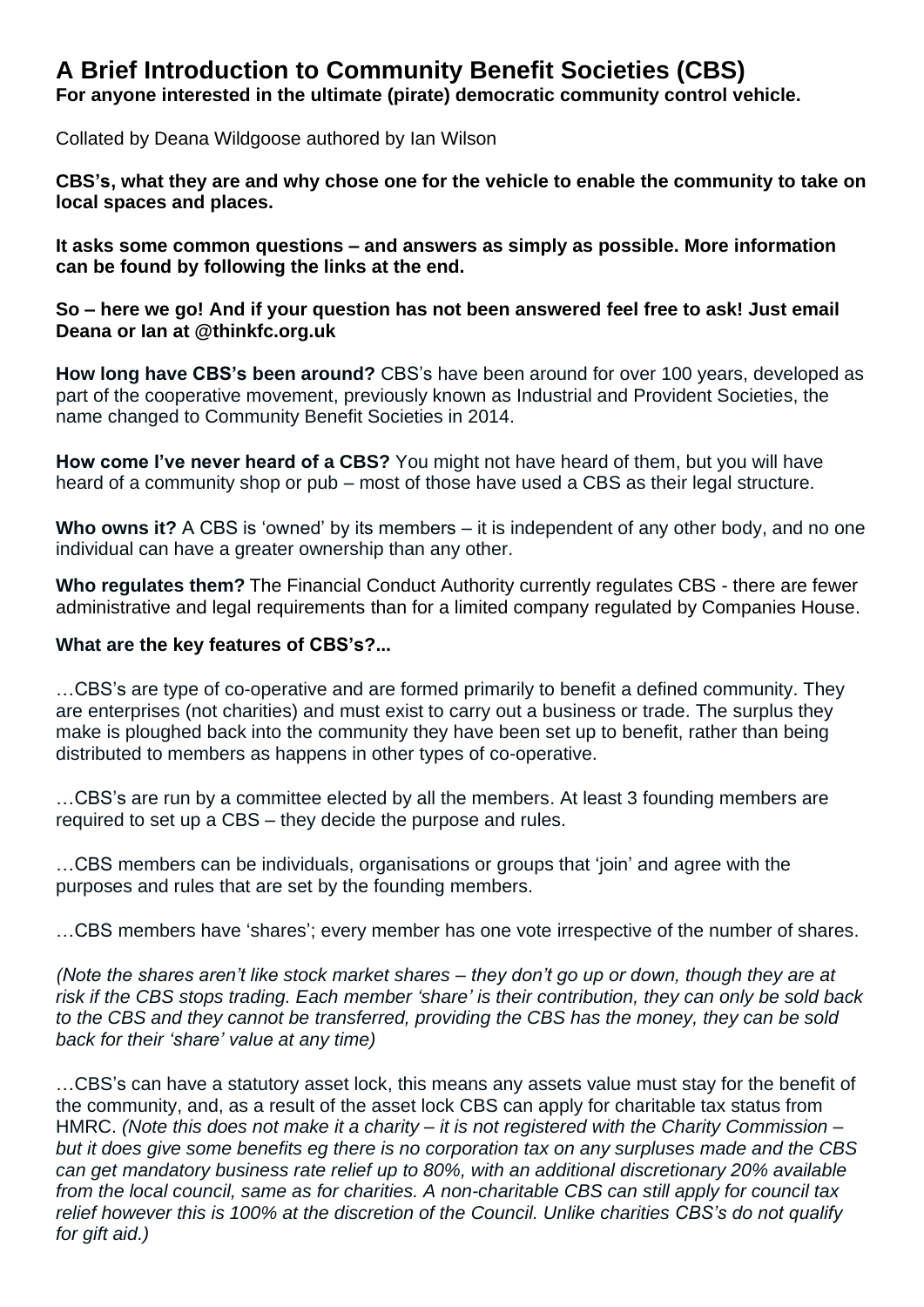**What about the liability of the committee?** Just like a company the CBS is a separate legal entity and the people managing it (known as Directors) are separate from the organisation. It is the CBS that carries the liability not individuals. *(an interesting fact is in law Directors of a company are assumed to be 'professional' and so there is a higher standard expected, whereas, because a CBS is a 'cooperative', made up of 'working people' they are assumed to act in 'good faith' and not be held to "professionals" standards)* 

## **What's are the FUNDING advantages of a CBS**

- A CBS can issue withdrawable shares to the public without needing to comply with the restrictions on financial promotions which make public share offers normally very expensive. This money can then be spent as the members decide.
- A CBS makes money from offering a product or service
- A CBS is an eligible organisation for most funding.

**How old can you be to join a CBS ?** The minimum age limit for members of a CBS is 16.

**How much are the shares ?** The members decide this *(we have suggested a session just on share offers)* but they can be any amount. Some CBS choose to have very low rates if the purpose is more about getting people involved; others can have a range - with a minimum eg £50 to a maximum £20,000.

*(Note Ian Wilson, TH!NK FC Director is one of 50 people in the country able to advise on Community Share Offers as part of the Community Shares Unit – the body that oversees offers)*

**What about annual membership fees ?** Some CBS don't do share offers, and members might have a membership fee instead – like a club. This CBS, because it is planning to do share offers, will probably find it easier not to have an annual membership fee. People that want to be members will buy shares.

**What if I can't afford a share?** It is possible for people to pay for their share in instalments, in which case they become a member when they have finished paying. It is possible for people to 'volunteer' to earn their share – but this can get messy !

**I'm a member, and I live in the geographical area of benefit – can I benefit from the surplus?**  Yes – as a person in the beneficial area you can benefit – you just can't benefit just by being a member – so a member living somewhere else could not benefit from the surplus the CBS makes. They can still benefit from their share ownership, for example any dividend or interest on the share. Anyone can use the enterprising activities of the CBS.

**What if I have some funds sitting in a bank account earning didly squat?** If people want to support the CBS they can buy shares, there may be income tax advantages in investing in this way if they keep it them for at least three years. When a share offer is arranged then the expected rate of interest or dividend is included in the information about a share offer.

**So what about interest on shares?** The rules can allow people to get interest on shares – rates must be 'reasonable' and only necessary to run the business. Often CBS rules include a clause that any interest on members stake holdings are reinvested into the CBS. This may put some people off from investing. People can also lend money to a CBS through a loan though this does not give them a vote. Loans tend to be repayable with interest.

**What about if it goes bust?** The CBS rules will state that on dissolution assets should be transferred to some other body with similar objects. Any members with shares in it are paid after other creditors – therefore investment is 'at risk'. *(It is worth noting that members cannot take out their shares and cause a CBS to 'go bust' – there is a rule that prevents this.)* The track record on community owned businesses is very good with over 90% still trading after 5 years and 100% of community owned pubs are still trading (pre Corona).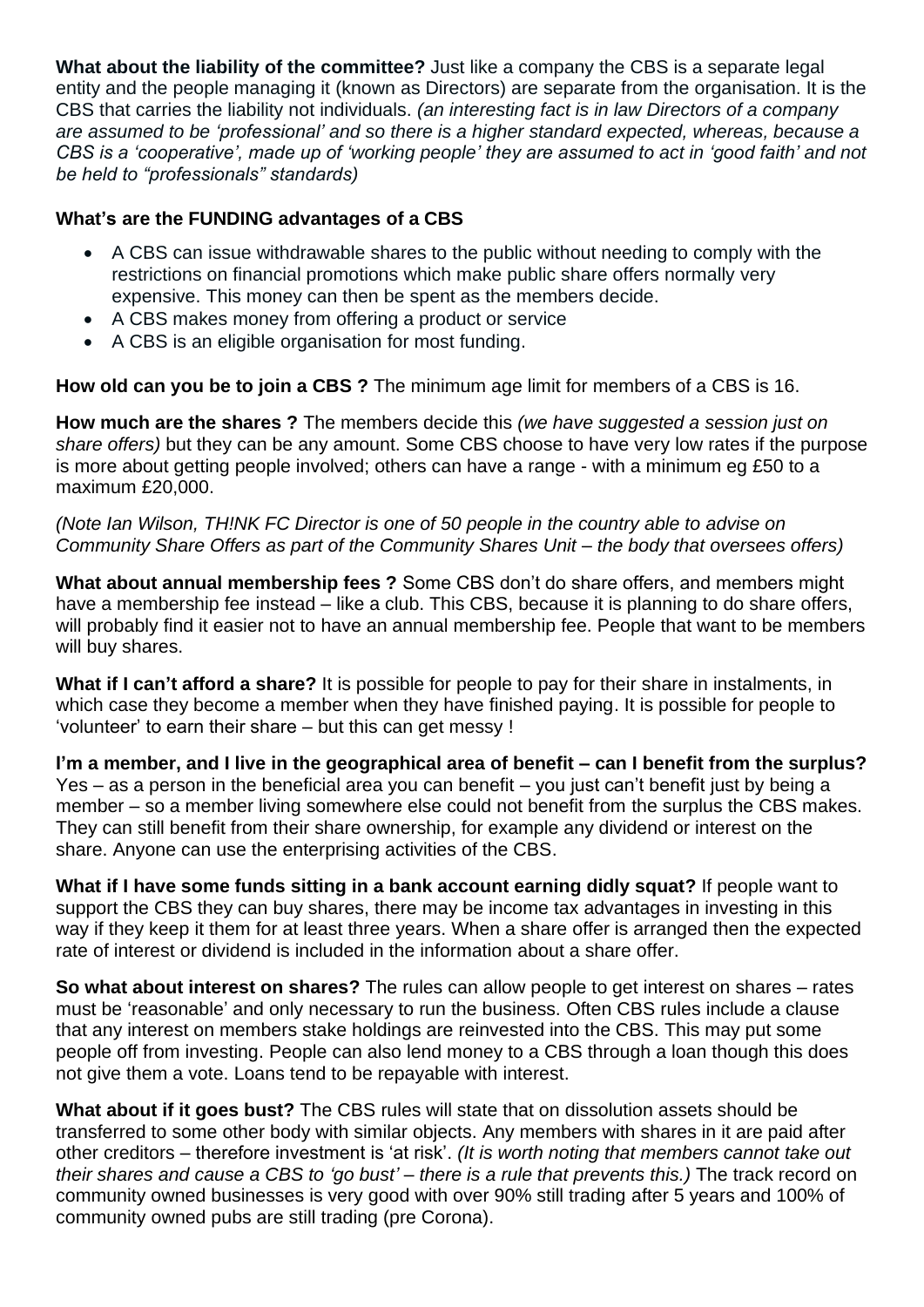### **SOME QUESTIONS TO CONSIDER**

**What will be your defined area of benefit ?**

**Should your CBS have a statutory asset lock?**

**Should you go for HMRC charitable tax status?**

**Will interest be offered to members?**

**Community Share Offer and loans – how will they run, what will we charge? NB This will be suggested by the professional advisers based on the business plan and cash flow forecast**

#### **SOME USEFUL LINKS**

Coops UK: <https://www.uk.coop/>

Community share unit and offers [https://communityshares.org.uk/find-out-more/about-community](https://communityshares.org.uk/find-out-more/about-community-shares-unit)[shares-unit](https://communityshares.org.uk/find-out-more/about-community-shares-unit)

The Wicked Spread sheet has been designed to help people wishing to take over assets for community control and use – this is available for free under open source licence. Deana Wildgoose, Director of TH!NK FC and Associate of C.A.N (Co-operatives Assistance Network) can offer workshops or guidance on this – contact Deana on 07974 260453 or email deana@thinkfc.org.uk

For CBS matters contact Ian Wilson @ [ian@thinkfc.org.uk](mailto:ian@thinkfc.org.uk)

### **QUESTIONS / NOTES**